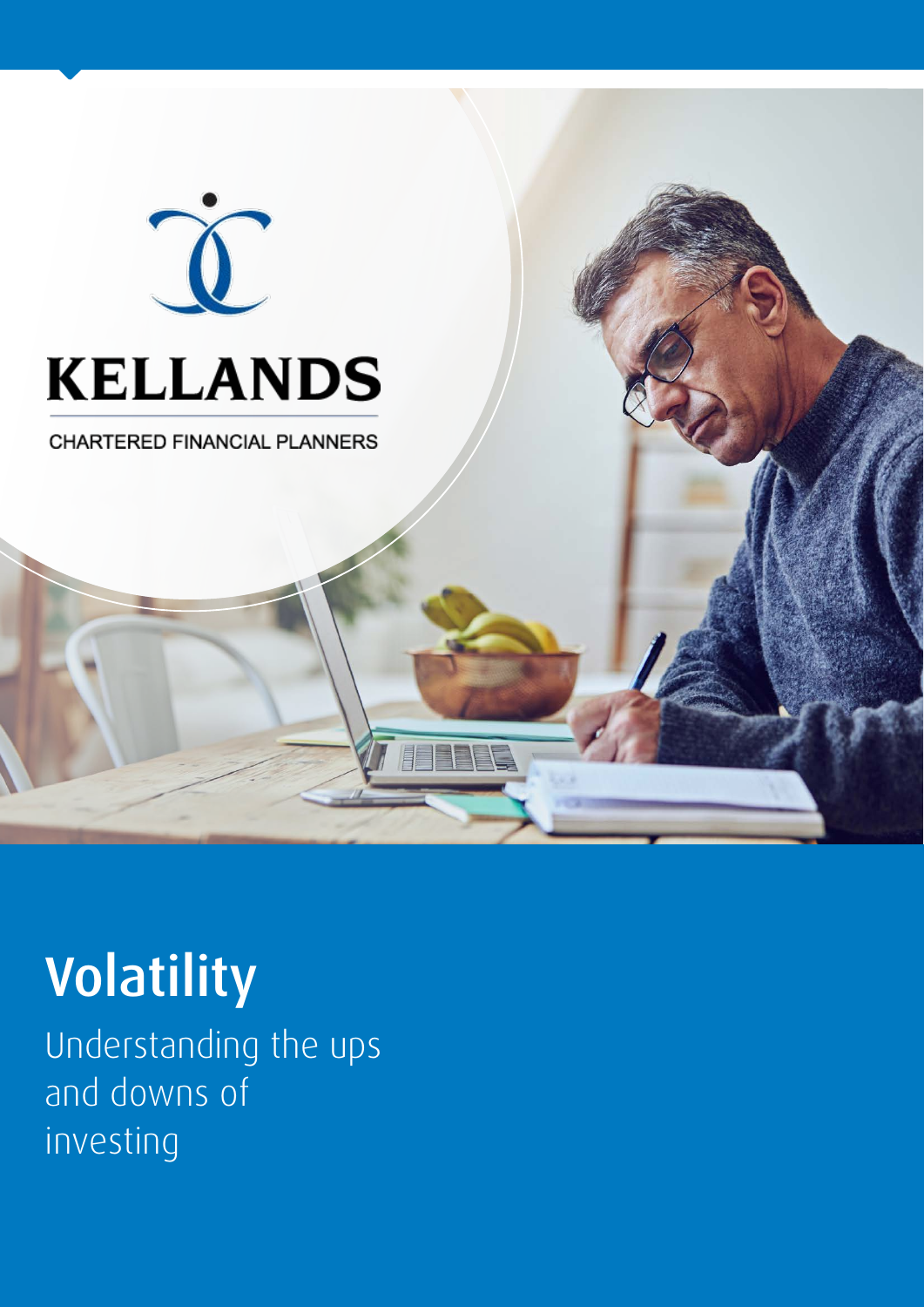### Volatility – understanding the ups and downs of investing

Volatility is a feature of virtually any investment type, meaning the journey towards your long-term financial objectives is likely to contain ups and downs along the way. Here we take a closer look at volatility, the importance of time and the power of diversification.

Investing in anything other than cash is a medium to long-term commitment – that means at least 3-5 years – but considering that an average economic/market cycle takes around 7 years to fluctuate between growth and recession before coming full circle, perhaps that's a more reasonable timescale. But why does time matter?

First, it usually takes time for an investment to come to fruition. If you buy shares in a company on the basis that it looks well placed to prosper in the future, then it's logical that it'll take time for that potential to be realised. After all, very few businesses are an overnight success.

#### **Volatility – a normal feature**

There's another reason for taking a long-term perspective – something called volatility. Look at a chart of the UK stock market's performance over 10 years – the trend is upwards and had you invested at the start of 2012 the chances are you'd have made decent gains along the way. Over shorter periods though, the market has experienced more pronounced ups and downs.

In simple terms, volatility is a measure of the size of short-term changes in the value of an investment. Volatility is a feature of virtually all investment options and whilst the long-term outcome may be a positive one in terms of returns, the journey is likely to be one that contains ups and downs along the way.

There are no guarantees of course, and volatility may mean that you may not get back the original amount invested when you decide to withdraw your investment.



In simple terms, volatility is a measure of the size of short-term changes in the value of an investment.



#### **UK stock market's performance over 10 years**

FTSE All-Share TR FTSE All-Share total return. Source: Lipper, as at 31-Dec-21

Past performance should not be seen as an indication of future performance.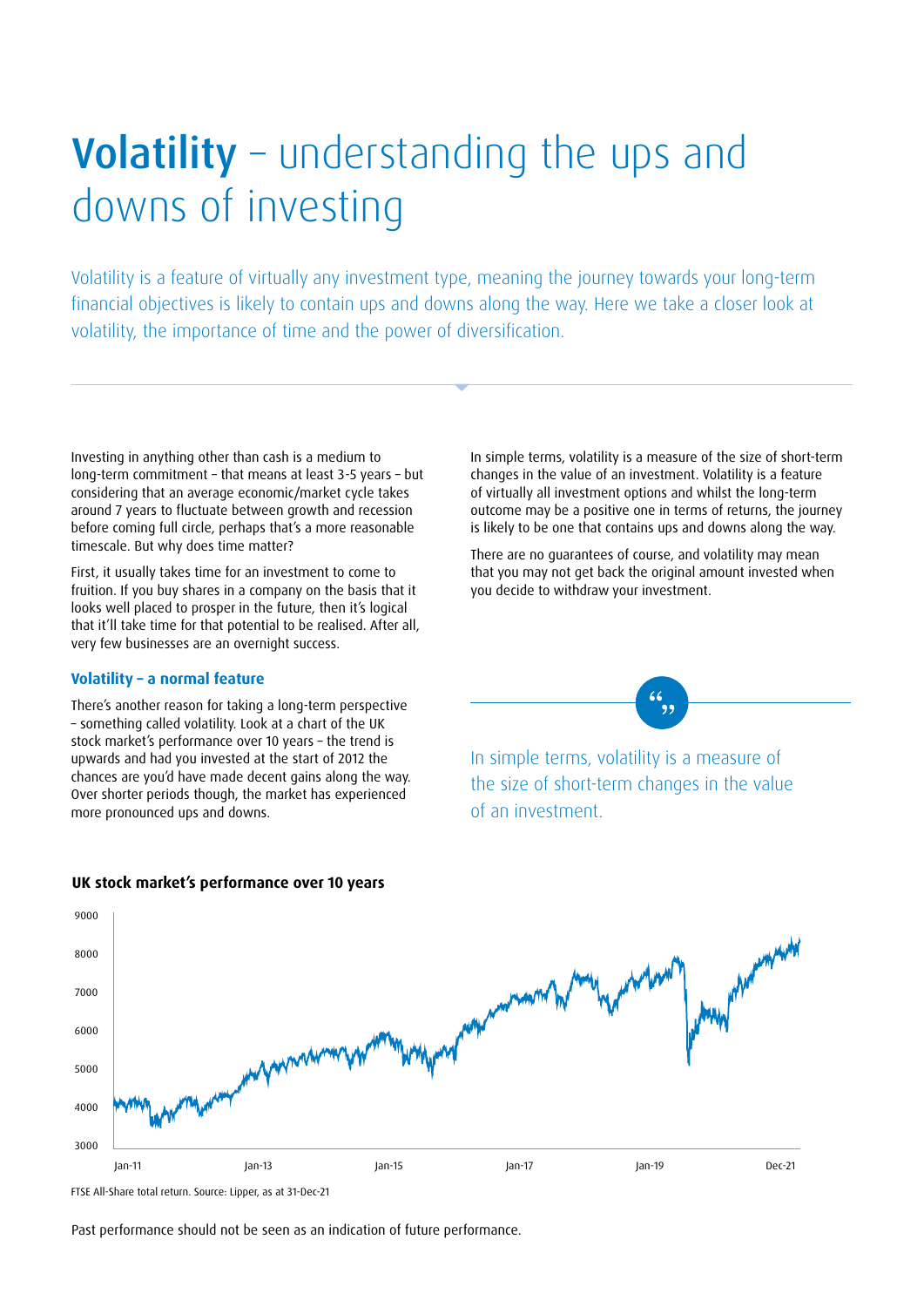### The power of **perseverance**

Time is important because a longer time period smooths out the influence of volatility.

Episodes of volatility triggered by a variety of factors can be significant. In the bar chart below we look at the performance of UK shares in calendar years between 1986 and 2021. 25 of the 36 years have seen positive returns, but there are years in which shares have fallen sharply. The message is clear – had you invested for an extended period, the chances are that years of positive returns will outweigh periods of disappointment.

There's even more stark evidence of volatility within calendar year performances. 26 of the last 36 years have seen large falls in the market during some part of the

year. However, in more than half of these 26 years, the market has regained its poise and finished the year in positive territory. Volatility is a clear feature of investment in UK equities, but time and again it has paid dividends to put short-term fluctuations in context and focus on the timescale that really matters – the longer-term one.

The merits of 'time in the market' are readily apparent – participate in the long-term potential of investing and you have more of a chance of riding out the fluctuations that happen along the way.



#### **FTSE All-Share intra-year declines vs. calendar year returns**

Source: BMO Global Asset Management. Returns shown are price returns in GBP. Intra-year declines refer to the largest peak to low within a calendar year, as at 31-Dec-21.

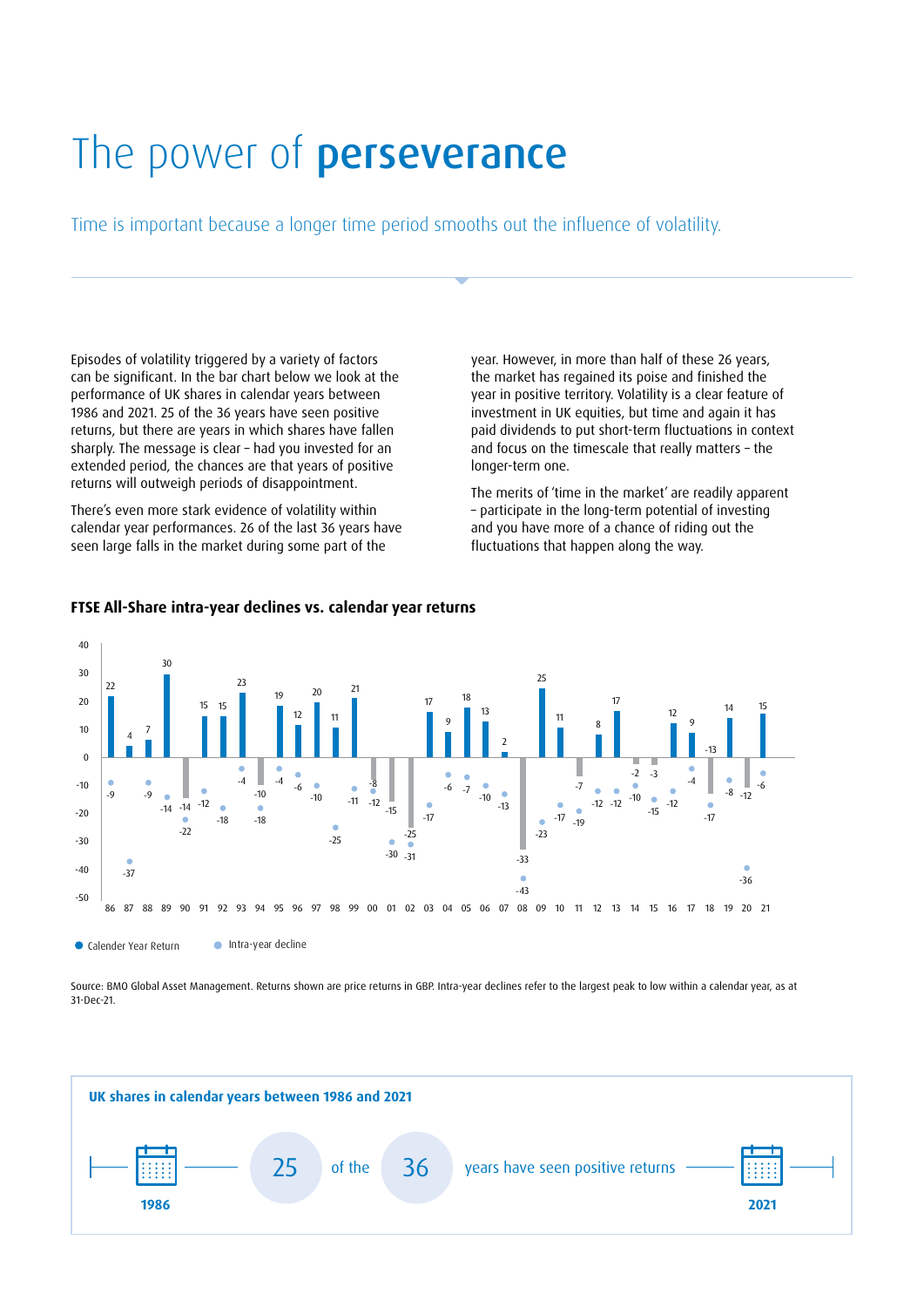### **Time** not timing

But is it possible to time the market? Investment 'nirvana' would be the ability to invest during periods when prices were trending upwards whilst avoiding times when there's a downward correction.

#### **20 years – the impact of missing the 10 best % growth days**

In the absence of a crystal ball it seems an unlikely ambition, particularly when you consider some of the unpredictable factors that can affect markets – how many predicted the global financial crisis in 2008 or the tech bubble bursting earlier that decade? More recently we've seen markets swing sharply in the short-term due to the impact of the COVID 19 global pandemic. Trying to beat

the market by taking short-term positions to avoid losses is unlikely to be a successful strategy and the flip side is the cost of potentially missing out on the days when markets do rise strongly. Just look at the difference in the investment outcome had you missed out on the 10 days in which the market performed the strongest…



#### **FTSE All-Share**

Source: Lipper, as at 31-Dec-21, sterling, total return.



Source: Lipper, as at 31-Dec-21, sterling, total return.

Past performance should not be seen as an indication of future performance.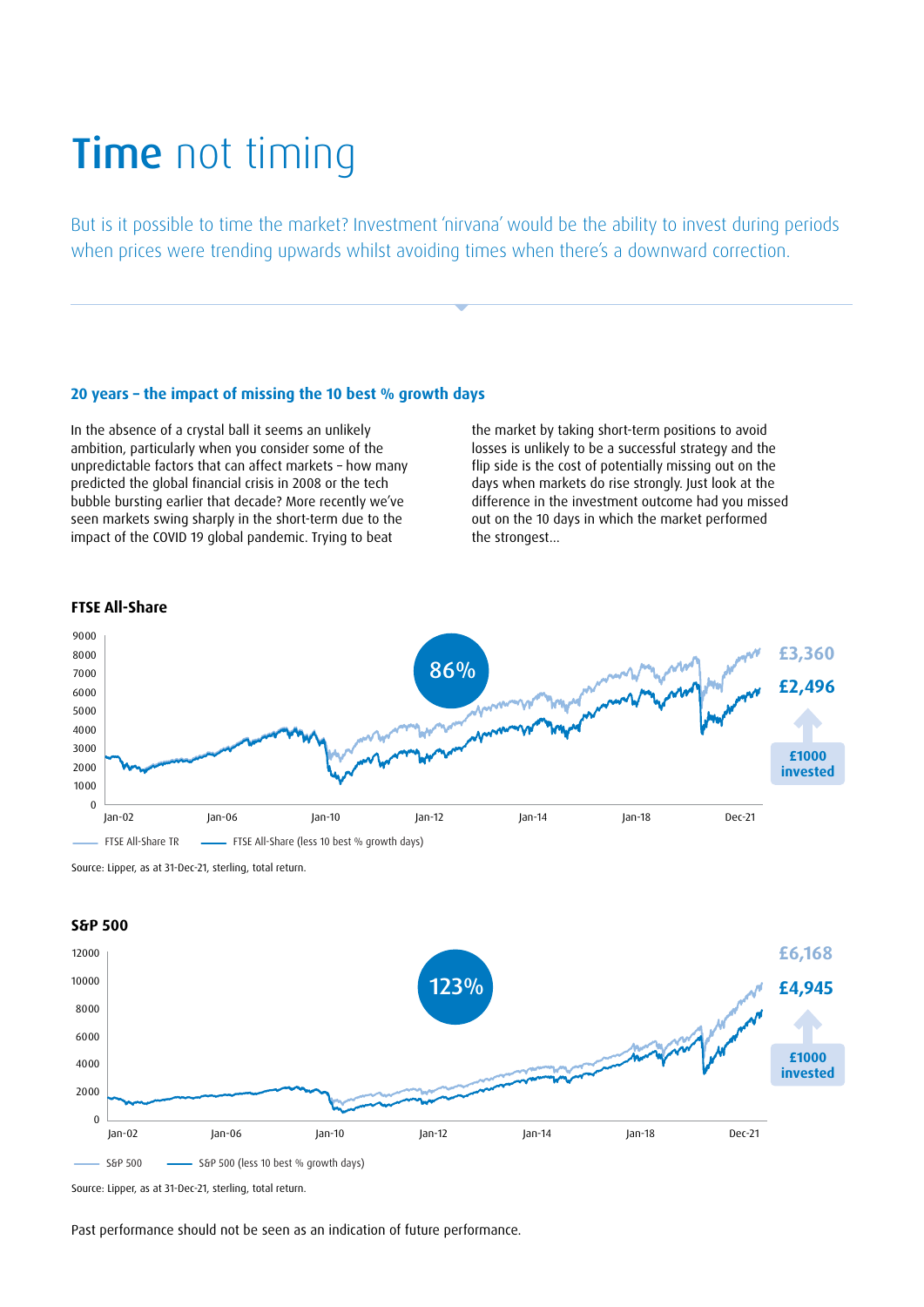### Back to basics – diversification matters

So, volatility is part and parcel of investment and given enough time its effect can prove to be relatively limited.

It can, however, make sense to consider ways of countering the impact and extent of short-term moves. Ahead of realising an investment for example, significant downward fluctuations in value would obviously be unwelcome. Similarly, specific financial circumstances can make individuals more or less accepting of volatility.

Diversification is a proven principle for generating returns in a more consistent and reliable manner. It's a simple concept: asset classes (like equities, bonds and property) have different characteristics so by spreading your investments across a number of them it's possible to participate in

a broad range of opportunities whilst smoothing out extremes in terms of positive and negative performance.

In this chart the performance of asset types can be seen to vary markedly from year to year – a top performer can see its fortunes swiftly reversed in the following 12 months. Holding a blend of assets, however, can be shown to limit extremes of performance – an approach that can result in a smoother journey towards the investment outcome you're trying to achieve. The data below reveals that a portfolio invested in equal amounts of the different asset classes would have produced an average annual return of 8.06%.

| <b>Best</b>                        | 2012  | 2013    | 2014    | 2015    | 2016  | 2017  | 2018     | 2019    | 2020     | 2021    |
|------------------------------------|-------|---------|---------|---------|-------|-------|----------|---------|----------|---------|
|                                    | 21.24 | 30.67   | 17.72   | 15.86   | 31.65 | 25.16 | 3.25     | 24.66   | 20.08    | 25.69   |
| $\frac{0}{0}$<br>Annual<br>Returns | 19.62 | 26.65   | 14.89   | 9.58    | 30.82 | 24.70 | 0.43     | 22.50   | 16.33    | 18.45   |
|                                    | 17.32 | 26.40   | 10.98   | 9.57    | 25.91 | 17.67 | $-0.06$  | 20.34   | 13.89    | 17.16   |
|                                    | 15.81 | 26.20   | 10.57   | 6.40    | 23.47 | 17.33 | $-1.32$  | 19.90   | 13.72    | 15.61   |
|                                    | 14.63 | 25.66   | 9.71    | 4.91    | 16.81 | 14.08 | $-2.16$  | 17.18   | 10.48    | 7.32    |
|                                    | 14.16 | 12.14   | 6.13    | 4.90    | 15.29 | 11.73 | $-3.50$  | 15.82   | 8.98     | 7.01    |
|                                    | 12.64 | 8.30    | 3.48    | 3.31    | 12.54 | 11.39 | $-5.80$  | 15.78   | 7.74     | 4.35    |
|                                    | 11.01 | 6.88    | 2.95    | 0.47    | 11.58 | 10.08 | $-9.76$  | 13.68   | 6.08     | 1.70    |
|                                    | 7.49  | 2.09    | 2.35    | 0.25    | 11.19 | 7.54  | $-10.50$ | 11.48   | 3.57     | 1.37    |
|                                    | 3.55  | 1.39    | 0.75    | 0.24    | 9.75  | 5.78  | $-11.18$ | 9.51    | 0.43     | $-0.05$ |
|                                    | 2.75  | 0.35    | 0.64    | $-0.02$ | 8.84  | 5.13  | $-11.34$ | 6.90    | $-5.29$  | $-0.28$ |
|                                    | 1.94  | $-3.99$ | 0.26    | $-3.06$ | 0.48  | 1.74  | $-11.39$ | 0.72    | $-6.21$  | $-1.90$ |
| Worst                              | 0.93  | $-4.93$ | $-0.78$ | $-9.37$ | 0.39  | 0.18  | $-12.06$ | $-0.59$ | $-10.78$ | $-5.28$ |

#### **Pin the tail on the donkey – asset class performance varies year on year**

- IA £ Corporate Bond TR
- **I**A £ High Yield TR
- IA Asia Pacific Excluding Japan TR
- **IA Europe Excluding UK TR**

Source: Lipper, as at 31-Dec-21. IA = Investment Association.

IA Global Emerging Markets TR IA Japan TR

IA North America TR

- IA UK All Companies TR
- IA Standard Money Market TR **IA UK Direct Property TR**
- **IA UK Equity Income TR**
- IA UK Gilt TR
- Equally Weighted Portfolio

 $\overline{\mathcal{L}_{\bullet, \bullet}}$ 

Holding a blend of assets, however, can be seen to limit extremes of performance - an approach that can result in a smoother journey towards the investment outcome you're trying to achieve.